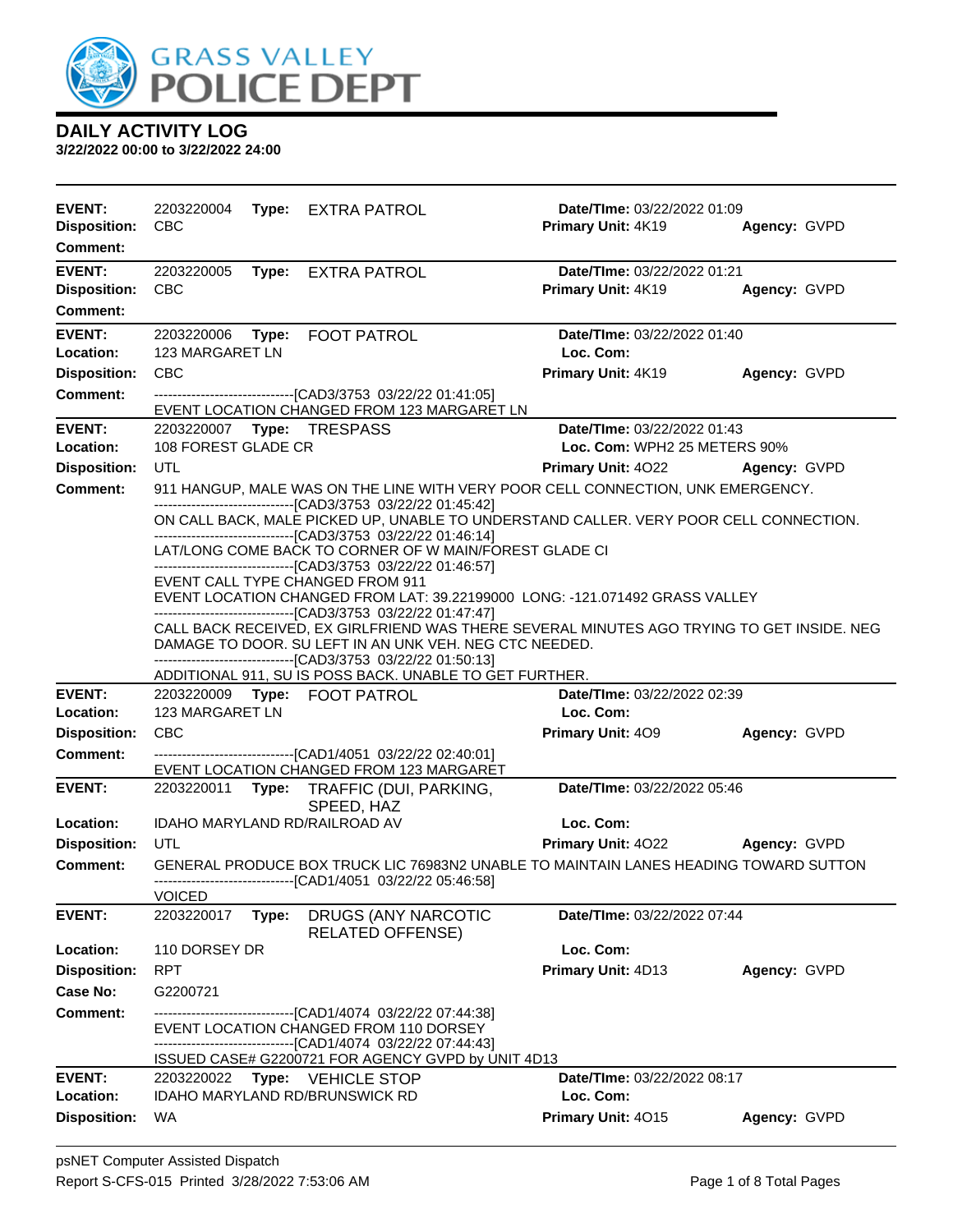

| <b>Comment:</b>            | License:<br><b>MAROON TRUCK// UNK PLATE</b><br>-------------------------------[CAD3/3973 03/22/22 08:23:15]                                                                                                                                                                                  |                                          |              |  |  |
|----------------------------|----------------------------------------------------------------------------------------------------------------------------------------------------------------------------------------------------------------------------------------------------------------------------------------------|------------------------------------------|--------------|--|--|
|                            | EVENT LOCATION CHANGED FROM IDAHO MARYLAND/BRUNSWICK                                                                                                                                                                                                                                         |                                          |              |  |  |
| <b>EVENT:</b><br>Location: | 2203220024<br>Type: TRAFFIC ACCIDENT<br>WE MAIN ST/ALTA ST                                                                                                                                                                                                                                   | Date/TIme: 03/22/2022 08:38<br>Loc. Com: |              |  |  |
| <b>Disposition:</b>        | RPT COLLISION REPORT TAKEN                                                                                                                                                                                                                                                                   | <b>Primary Unit: 4R6</b>                 | Agency: GVPD |  |  |
| Case No:                   | G2200722                                                                                                                                                                                                                                                                                     |                                          |              |  |  |
| <b>Comment:</b>            | RP REQ 10-21 REF 20002 THAT OCC'D 7 AGO. SU VEH IS A OLDER SIL HONDA SEDAN 2D LP: 7LWJ222. RP<br>STOPPED AFTER BEING REAR-ENDED, SUBJ ADV HE DID NOT HAVE INSURANCE OR A LICENSE, GAVE RP<br>\$25 AND LEFT.                                                                                  |                                          |              |  |  |
|                            | RP HAS A WHI 2017 HONDA ACCORD.                                                                                                                                                                                                                                                              |                                          |              |  |  |
|                            | --------------------------------[CAD1/4074 03/22/22 08:39:03]<br>RP ADV HER SON IS COMPLAINING OF A LOT OF BACK PAIN SO SHE IS GOING TO TAKE HIM TO THE<br><b>HOSPITAL</b><br>----------------------------[CAD3/3973_03/22/22_09:04:52]<br>ISSUED CASE# G2200722 FOR AGENCY GVPD by UNIT 4R6 |                                          |              |  |  |
| <b>EVENT:</b>              | 2203220027 Type: VEH CITES, VIN, TOWS, DUI                                                                                                                                                                                                                                                   | Date/TIme: 03/22/2022 08:48              |              |  |  |
| Location:                  | 400 BLK E MAIN                                                                                                                                                                                                                                                                               | Loc. Com:                                |              |  |  |
| <b>Disposition:</b>        | <b>CBC</b>                                                                                                                                                                                                                                                                                   | Primary Unit: 4017                       | Agency: GVPD |  |  |
| Comment:                   | OW SIL HONDA NO PLATES                                                                                                                                                                                                                                                                       |                                          |              |  |  |
| <b>EVENT:</b>              | 2203220028 Type: ALL OTHERS                                                                                                                                                                                                                                                                  | Date/TIme: 03/22/2022 08:55              |              |  |  |
| Location:                  | 125 E MAIN ST                                                                                                                                                                                                                                                                                | Loc. Com: GRASS VALLEY CITY HALL         |              |  |  |
| <b>Disposition:</b>        | <b>CBC</b>                                                                                                                                                                                                                                                                                   | Primary Unit: 402                        | Agency: GVPD |  |  |
| <b>Comment:</b>            | ---------------------------------[CAD3/3973 03/22/22 08:55:38]<br>EVENT LOCATION CHANGED FROM CITY HALL                                                                                                                                                                                      |                                          |              |  |  |
| <b>EVENT:</b>              | 2203220034 Type: FOLLOWUP                                                                                                                                                                                                                                                                    | Date/TIme: 03/22/2022 09:20              |              |  |  |
| Location:                  | 1008 PLAZA DR                                                                                                                                                                                                                                                                                | Loc. Com: FLYERS/EXXON                   |              |  |  |
| <b>Disposition:</b>        | <b>CBC</b>                                                                                                                                                                                                                                                                                   | Primary Unit: 4017                       | Agency: GVPD |  |  |
| <b>Comment:</b>            | REF G2200665<br>--------------------------------[CAD3/3973 03/22/22 09:30:49]                                                                                                                                                                                                                |                                          |              |  |  |
|                            | EVENT LOCATION CHANGED FROM 1008 PLAZA DRIVE                                                                                                                                                                                                                                                 |                                          |              |  |  |
| <b>EVENT:</b>              | 2203220039 Type: TRAFFIC ACCIDENT                                                                                                                                                                                                                                                            | Date/TIme: 03/22/2022 09:51              |              |  |  |
| Location:                  | <b>BRUNSWICK RD/SUTTON WY</b>                                                                                                                                                                                                                                                                | Loc. Com:                                |              |  |  |
| <b>Disposition:</b>        | <b>CBC</b>                                                                                                                                                                                                                                                                                   | <b>Primary Unit: 4R6</b>                 | Agency: GVPD |  |  |
| <b>Comment:</b>            | 911 RPTG VEH JUST CUT HIM OFF THEN BACKED UP INTO HIM, SUBJS ARE NOW AT KNIGHTS PAINT. SU<br>DRIVER NOW INSIDE BUSINESS ASSOCIATED WITH A GRY SIENNA 5LHT854. RP STANDING IN HIS RED<br>CHEVY S10 REQG CTC.<br>--------------------------------[4R6/MDT 03/22/22 10:16]                      |                                          |              |  |  |
|                            | THERE WAS NO DAMAGE TO EITHER VEHICLE RELATED TO THE ALLEGATIONS, AND NO REPORTED<br>INJURIES. BOTH PARTIES CLAIMED THE OTHER WAS THE AGGRESSOR. NO WITNESS INFO TO<br>CORROBORATE EITHER ALLEGATION. BOTH PARTIES LEFT THE SCENE WITHOUT INCIDENT.                                          |                                          |              |  |  |
| <b>EVENT:</b>              | 2203220046<br>Type:<br>DISTURBANCE (NOISE,<br>MUSIC, VERBAL, BARKI                                                                                                                                                                                                                           | Date/TIme: 03/22/2022 10:41              |              |  |  |
| Location:                  | 841 SUTTON WY<br>Loc. Com: VALENTINAS ORGANIC BISTRO AND<br><b>BAKERY</b>                                                                                                                                                                                                                    |                                          |              |  |  |
| <b>Disposition:</b>        | ARA WARRANT AND 11550                                                                                                                                                                                                                                                                        | <b>Primary Unit: 4R6</b>                 | Agency: GVPD |  |  |
| Case No:                   | G2200723                                                                                                                                                                                                                                                                                     |                                          |              |  |  |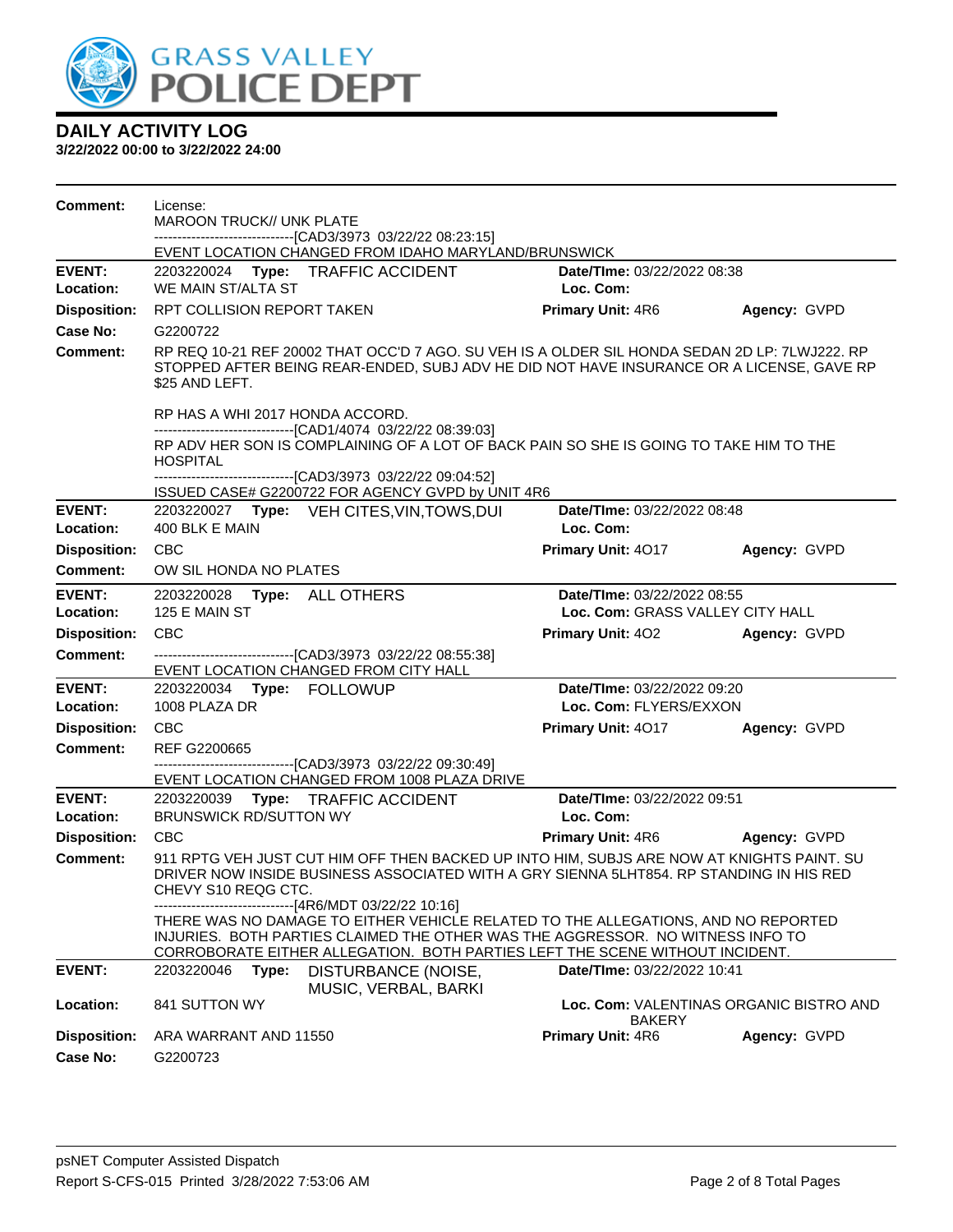

| <b>Comment:</b>                  | 911 EMPLOYEE RPTG XRAY CAUSING 415 YELLING. XRAY CAN BE HEARD YELLING ABOUT SOMEONE<br>KILLING HER IN BACKGROUND.<br>-------------------------------[CAD1/4074 03/22/22 10:41:30] |                                                                                                             |                                                                                                                                                                                                                                     |                                                                                    |              |
|----------------------------------|-----------------------------------------------------------------------------------------------------------------------------------------------------------------------------------|-------------------------------------------------------------------------------------------------------------|-------------------------------------------------------------------------------------------------------------------------------------------------------------------------------------------------------------------------------------|------------------------------------------------------------------------------------|--------------|
|                                  |                                                                                                                                                                                   |                                                                                                             | WFA LSW BLK CLOTHING. XRAY IS OUTSIDE W/RP NOW<br>-------------------------------[CAD2/3980 03/22/22 11:00:34]                                                                                                                      |                                                                                    |              |
|                                  |                                                                                                                                                                                   |                                                                                                             | ISSUED CASE# G2200723 FOR AGENCY GVPD by UNIT 4R6                                                                                                                                                                                   |                                                                                    |              |
| <b>EVENT:</b>                    | 2203220048                                                                                                                                                                        |                                                                                                             | Type: ORDINANCES<br>(COUNTY/MUNICIPAL)                                                                                                                                                                                              | Date/TIme: 03/22/2022 10:43                                                        |              |
| Location:                        | <b>BRUNSWICK RD/49/20</b>                                                                                                                                                         |                                                                                                             |                                                                                                                                                                                                                                     | Loc. Com: NB OFF RAMP                                                              |              |
| <b>Disposition:</b>              | CBC 98T                                                                                                                                                                           |                                                                                                             |                                                                                                                                                                                                                                     | <b>Primary Unit: 4023</b>                                                          | Agency: GVPD |
| <b>Comment:</b>                  |                                                                                                                                                                                   |                                                                                                             | 911 RPTG SUBJ PANHANDLING WITH A SIGN. REQ HE BE MOVED ALONG.                                                                                                                                                                       |                                                                                    |              |
| <b>EVENT:</b><br>Location:       | 2203220052 Type:<br>155 GLASSON WY                                                                                                                                                |                                                                                                             | <b>TRESPASS</b>                                                                                                                                                                                                                     | Date/TIme: 03/22/2022 11:00<br>Loc. Com: SIERRA NEVADA MEMORIAL<br><b>HOSPITAL</b> |              |
| <b>Disposition:</b>              | <b>CBC COMPLAINT</b>                                                                                                                                                              |                                                                                                             |                                                                                                                                                                                                                                     | Primary Unit: 4023                                                                 | Agency: GVPD |
| <b>Comment:</b>                  |                                                                                                                                                                                   |                                                                                                             | SECURITY REQG ASSISTANCE WITH SUBJ REFUSING TO LEAVE BIUILDING 4 AND NOT WEARING MASK. RP<br>HAS NO DESC AND IS NOT ONSCENE                                                                                                         |                                                                                    |              |
| <b>EVENT:</b>                    |                                                                                                                                                                                   |                                                                                                             |                                                                                                                                                                                                                                     | Date/TIme: 03/22/2022 11:41                                                        |              |
| Location:                        | 417 NEAL ST                                                                                                                                                                       |                                                                                                             |                                                                                                                                                                                                                                     | Loc. Com:                                                                          |              |
| <b>Disposition:</b>              | CBC                                                                                                                                                                               |                                                                                                             |                                                                                                                                                                                                                                     | <b>Primary Unit: 4023</b>                                                          | Agency: GVPD |
| <b>Comment:</b>                  |                                                                                                                                                                                   |                                                                                                             | RP RPTG VEH IS STILL THERE FORM YESTERDAY. RP WAS ADV THE VEH BELONGS TO A RESIDENT ON THE<br>STREET. RP STATES AN OFFICER TOLD HER THE VEH IS ONLY ALLOWED TO PARK THERE OR 3 DAYS<br>BEFORE IT NEEDS TO MOVE. REQ VEH BE REMOVED. |                                                                                    |              |
|                                  |                                                                                                                                                                                   |                                                                                                             | GLD TRUCK WITH A CAMPER 7C90741                                                                                                                                                                                                     |                                                                                    |              |
| <b>EVENT:</b><br>Location:       | 2203220071<br>165 MILL ST                                                                                                                                                         |                                                                                                             | Type: FOLLOWUP                                                                                                                                                                                                                      | Date/TIme: 03/22/2022 12:00<br>Loc. Com: DEL ORO 530 272 1646                      |              |
| <b>Disposition:</b>              | <b>CBC</b>                                                                                                                                                                        |                                                                                                             |                                                                                                                                                                                                                                     | Primary Unit: 4015                                                                 | Agency: GVPD |
| <b>Comment:</b>                  |                                                                                                                                                                                   |                                                                                                             | -------------------------------[CAD1/4074 03/22/22 12:01:08]                                                                                                                                                                        |                                                                                    |              |
|                                  |                                                                                                                                                                                   |                                                                                                             | EVENT LOCATION CHANGED FROM DEL ORO                                                                                                                                                                                                 |                                                                                    |              |
| <b>EVENT:</b>                    | 2203220072                                                                                                                                                                        | Type:                                                                                                       | DISTURBANCE (NOISE,<br>MUSIC, VERBAL, BARKI                                                                                                                                                                                         | Date/TIme: 03/22/2022 12:06                                                        |              |
| Location:                        | 692 FREEMAN LN # A                                                                                                                                                                |                                                                                                             |                                                                                                                                                                                                                                     | Loc. Com: RALEYS                                                                   |              |
| <b>Disposition:</b>              | <b>CBC MOVING ALONG</b>                                                                                                                                                           |                                                                                                             |                                                                                                                                                                                                                                     | Primary Unit: 402                                                                  | Agency: GVPD |
| <b>Comment:</b>                  | <b>COMPLAINT OF SOLICITORS</b>                                                                                                                                                    |                                                                                                             |                                                                                                                                                                                                                                     |                                                                                    |              |
|                                  |                                                                                                                                                                                   |                                                                                                             | -------------------------------[CAD2/3980 03/22/22 12:06:47]<br>EVENT LOCATION CHANGED FROM 692 FREEMAN                                                                                                                             |                                                                                    |              |
| <b>EVENT:</b>                    | 2203220075 Type:                                                                                                                                                                  |                                                                                                             | 911                                                                                                                                                                                                                                 | Date/TIme: 03/22/2022 12:19                                                        |              |
|                                  |                                                                                                                                                                                   |                                                                                                             | UNKNOWN/HANGUPS, ABANS                                                                                                                                                                                                              |                                                                                    |              |
| Location:<br><b>Disposition:</b> | <b>HBD</b>                                                                                                                                                                        |                                                                                                             | LAT: 39.23408200 LONG: -121.039112                                                                                                                                                                                                  | Loc. Com:<br><b>Primary Unit:</b>                                                  | Agency: GVPD |
| <b>Comment:</b>                  |                                                                                                                                                                                   |                                                                                                             | 911 ACCIDENTAL WHILE GETTING ON A BUS/ SOUNDED C4 AND HAD PHONE PROBLEMS UNK LOCATION                                                                                                                                               |                                                                                    |              |
| <b>EVENT:</b>                    | 2203220077                                                                                                                                                                        | Type:                                                                                                       |                                                                                                                                                                                                                                     | Date/Time: 03/22/2022 12:31                                                        |              |
|                                  |                                                                                                                                                                                   |                                                                                                             | TRAFFIC (DUI, PARKING,<br>SPEED, HAZ                                                                                                                                                                                                |                                                                                    |              |
| Location:                        | SO SCHOOL ST/WE MAIN ST<br>Loc. Com:                                                                                                                                              |                                                                                                             |                                                                                                                                                                                                                                     |                                                                                    |              |
| <b>Disposition:</b>              |                                                                                                                                                                                   |                                                                                                             | CIT TWO CITED FOR NO PARKING 9-6PM                                                                                                                                                                                                  | Primary Unit: 405                                                                  | Agency: GVPD |
| <b>Comment:</b>                  |                                                                                                                                                                                   | 2 SILVER 4-WHEEL DRIVE TRUCKS AND SUVS PARKED IN "NO PARKING" AREA AND CAUSING POTENTIAL<br>TRAFFIC HAZARD, |                                                                                                                                                                                                                                     |                                                                                    |              |
| <b>EVENT:</b>                    | 2203220080                                                                                                                                                                        | Type:                                                                                                       | DISTURBANCE (NOISE,                                                                                                                                                                                                                 | Date/TIme: 03/22/2022 12:45                                                        |              |
| Location:                        | 867 SUTTON WY                                                                                                                                                                     |                                                                                                             | MUSIC, VERBAL, BARKI                                                                                                                                                                                                                | Loc. Com: SAFEWAY                                                                  |              |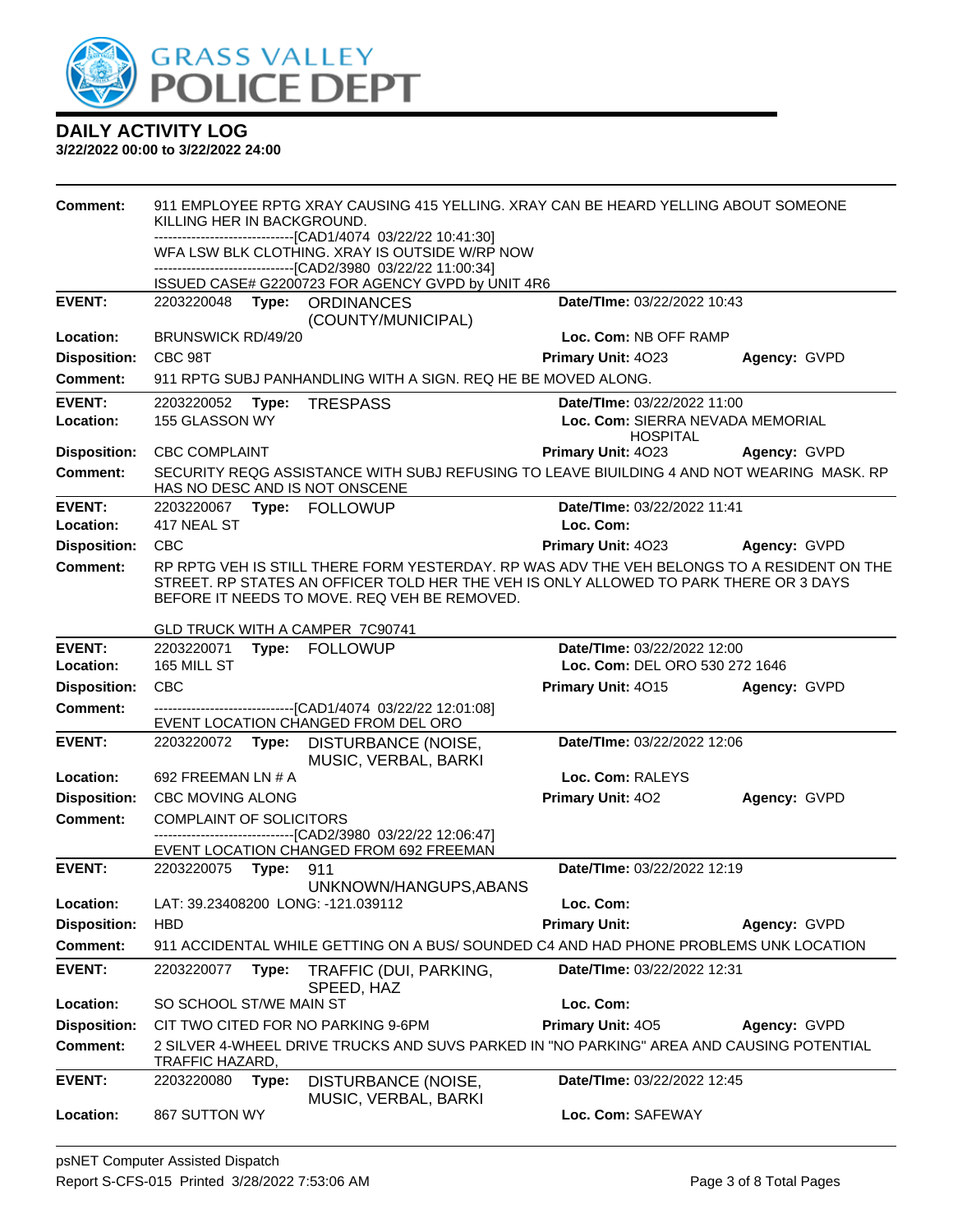

| <b>Disposition:</b>                    | <b>CNOP</b>                                                                                                                                                                                                                                                                                                                                                                                                                   |       |                                                                                                                                                      | Primary Unit: 405                                             | Agency: GVPD |
|----------------------------------------|-------------------------------------------------------------------------------------------------------------------------------------------------------------------------------------------------------------------------------------------------------------------------------------------------------------------------------------------------------------------------------------------------------------------------------|-------|------------------------------------------------------------------------------------------------------------------------------------------------------|---------------------------------------------------------------|--------------|
| <b>Comment:</b>                        | 911 XFR FROM CHP-- RP REPORTING MALE SUBJ IN SILVER TOYOTA COROLLA // 7NOV479 TRIED TO RUN<br>THE RP OVER. RP STATES AS HE WAS TRYING TO CROSS THE STREET THE SUBJ REVVED HIS ENGINE.<br>YELLED AT THE RP TO GET OUT OF THE WAY AND THEN STARTED DRIVING TOWARDS THE RP. VEH IS<br>CURR PARKED NEAR FLOWER GARDEN. SUBJ NOT INSIDE THE VEH, UNK WHERE HE WENT<br>-------------------------------[CAD3/3973_03/22/22 12:45:32] |       |                                                                                                                                                      |                                                               |              |
|                                        | SUBJ WAS WMA NFI.                                                                                                                                                                                                                                                                                                                                                                                                             |       | -------------------------------[CAD3/3973_03/22/22_12:46:12]                                                                                         |                                                               |              |
|                                        |                                                                                                                                                                                                                                                                                                                                                                                                                               |       | RP WILL WAIT IN THE AREA AND FLAG DOWN THE OFFICER FOR CONTACT                                                                                       |                                                               |              |
| <b>EVENT:</b>                          | 2203220091                                                                                                                                                                                                                                                                                                                                                                                                                    |       | Type: COMMUNITY POLICING<br><b>ACTION</b>                                                                                                            | Date/TIme: 03/22/2022 13:12                                   |              |
| <b>Disposition:</b>                    | <b>CBC</b>                                                                                                                                                                                                                                                                                                                                                                                                                    |       |                                                                                                                                                      | <b>Primary Unit: 402</b>                                      | Agency: GVPD |
| <b>Comment:</b>                        |                                                                                                                                                                                                                                                                                                                                                                                                                               |       |                                                                                                                                                      |                                                               |              |
| <b>EVENT:</b>                          | 2203220094                                                                                                                                                                                                                                                                                                                                                                                                                    | Type: | TRAFFIC (DUI, PARKING,<br>SPEED, HAZ                                                                                                                 | Date/TIme: 03/22/2022 13:17                                   |              |
| Location:                              | 49 STATE/WE MCKNIGHT WY                                                                                                                                                                                                                                                                                                                                                                                                       |       |                                                                                                                                                      | Loc. Com: FROM MCKNIGHT TWDS EMPIRE                           |              |
| <b>Disposition:</b>                    | <b>HBD</b>                                                                                                                                                                                                                                                                                                                                                                                                                    |       |                                                                                                                                                      | <b>Primary Unit:</b>                                          | Agency: GVPD |
| <b>Comment:</b>                        | <b>WALKING NORTH XFR CHP</b>                                                                                                                                                                                                                                                                                                                                                                                                  |       | 911 REPORTING TRANSIENT WMA//TAN CLOTHING WALKING IN THE SOUTHBOUND TRAFFIC LANE BUT<br>-------------------------------[CAD2/3980_03/22/22 13:29:15] |                                                               |              |
|                                        | <b>VOICED</b>                                                                                                                                                                                                                                                                                                                                                                                                                 |       |                                                                                                                                                      |                                                               |              |
| <b>EVENT:</b>                          | ***** EVENT CLOSED BY CAD2                                                                                                                                                                                                                                                                                                                                                                                                    |       |                                                                                                                                                      | Date/TIme: 03/22/2022 13:35                                   |              |
|                                        | 2203220100                                                                                                                                                                                                                                                                                                                                                                                                                    |       | Type: COMMUNITY POLICING<br><b>ACTION</b>                                                                                                            |                                                               |              |
| <b>Disposition:</b>                    | <b>CBC</b>                                                                                                                                                                                                                                                                                                                                                                                                                    |       |                                                                                                                                                      | Primary Unit: 402                                             | Agency: GVPD |
| Comment:                               |                                                                                                                                                                                                                                                                                                                                                                                                                               |       |                                                                                                                                                      |                                                               |              |
| <b>EVENT:</b><br>Location:             | 2203220103<br>234 LLOYD ST                                                                                                                                                                                                                                                                                                                                                                                                    | Type: | <b>FRAUD</b>                                                                                                                                         | Date/TIme: 03/22/2022 13:43<br>Loc. Com:                      |              |
| <b>Disposition:</b>                    | <b>RPT</b>                                                                                                                                                                                                                                                                                                                                                                                                                    |       |                                                                                                                                                      | Primary Unit: 4015                                            | Agency: GVPD |
| Case No:                               | G2200727                                                                                                                                                                                                                                                                                                                                                                                                                      |       |                                                                                                                                                      |                                                               |              |
| <b>Comment:</b>                        |                                                                                                                                                                                                                                                                                                                                                                                                                               |       | REQ 10-21 REF FRAUD ON PHONE BILL                                                                                                                    |                                                               |              |
|                                        |                                                                                                                                                                                                                                                                                                                                                                                                                               |       | ------------------------------[CAD1/4074_03/22/22 16:25:08]<br>ISSUED CASE# G2200727 FOR AGENCY GVPD by UNIT 4O15                                    |                                                               |              |
| <b>EVENT:</b>                          |                                                                                                                                                                                                                                                                                                                                                                                                                               |       | 2203220106 Type: ANIMALS (ABUSE, LOOSE,                                                                                                              | Date/TIme: 03/22/2022 14:04                                   |              |
| Location:                              | <b>ARCADIA DR</b>                                                                                                                                                                                                                                                                                                                                                                                                             |       | FOUND, INJURED)                                                                                                                                      | Loc. Com:                                                     |              |
| <b>Disposition:</b>                    | <b>CBC</b>                                                                                                                                                                                                                                                                                                                                                                                                                    |       |                                                                                                                                                      | Primary Unit: 4Z32                                            | Agency: GVPD |
| Comment:                               |                                                                                                                                                                                                                                                                                                                                                                                                                               |       |                                                                                                                                                      |                                                               |              |
|                                        | ***** EVENT CLOSED BY CAD2                                                                                                                                                                                                                                                                                                                                                                                                    |       |                                                                                                                                                      |                                                               |              |
| <b>EVENT:</b>                          | 2203220109                                                                                                                                                                                                                                                                                                                                                                                                                    | Type: | <b>COMMUNITY POLICING</b><br><b>ACTION</b>                                                                                                           | Date/TIme: 03/22/2022 14:08                                   |              |
| <b>Disposition:</b><br><b>Comment:</b> | CBC 98T                                                                                                                                                                                                                                                                                                                                                                                                                       |       |                                                                                                                                                      | Primary Unit: 4017                                            | Agency: GVPD |
|                                        |                                                                                                                                                                                                                                                                                                                                                                                                                               |       |                                                                                                                                                      |                                                               |              |
| <b>EVENT:</b><br>Location:             | 2203220118<br>10837 ROUGH & READY HIGHWAY                                                                                                                                                                                                                                                                                                                                                                                     | Type: | <b>FOLLOWUP</b>                                                                                                                                      | Date/TIme: 03/22/2022 14:27<br>Loc. Com: LYMAN GILMORE SCHOOL |              |
| <b>Disposition:</b>                    | <b>CBC</b>                                                                                                                                                                                                                                                                                                                                                                                                                    |       |                                                                                                                                                      | Primary Unit: 4023                                            | Agency: GVPD |
| <b>Comment:</b>                        |                                                                                                                                                                                                                                                                                                                                                                                                                               |       | ----------------------[CAD2/3980 03/22/22 14:28:07]                                                                                                  |                                                               |              |
|                                        | EVENT LOCATION CHANGED FROM LYMAN GILMORE                                                                                                                                                                                                                                                                                                                                                                                     |       |                                                                                                                                                      |                                                               |              |
| <b>EVENT:</b>                          | 2203220129                                                                                                                                                                                                                                                                                                                                                                                                                    | Type: | ALARMS (SILENT, AUDIBLE,<br><b>COMMERCIAL, RES</b>                                                                                                   | Date/TIme: 03/22/2022 15:28                                   |              |
| Location:                              | 757 SUTTON WY                                                                                                                                                                                                                                                                                                                                                                                                                 |       |                                                                                                                                                      | Loc. Com: WELLS FARGO                                         |              |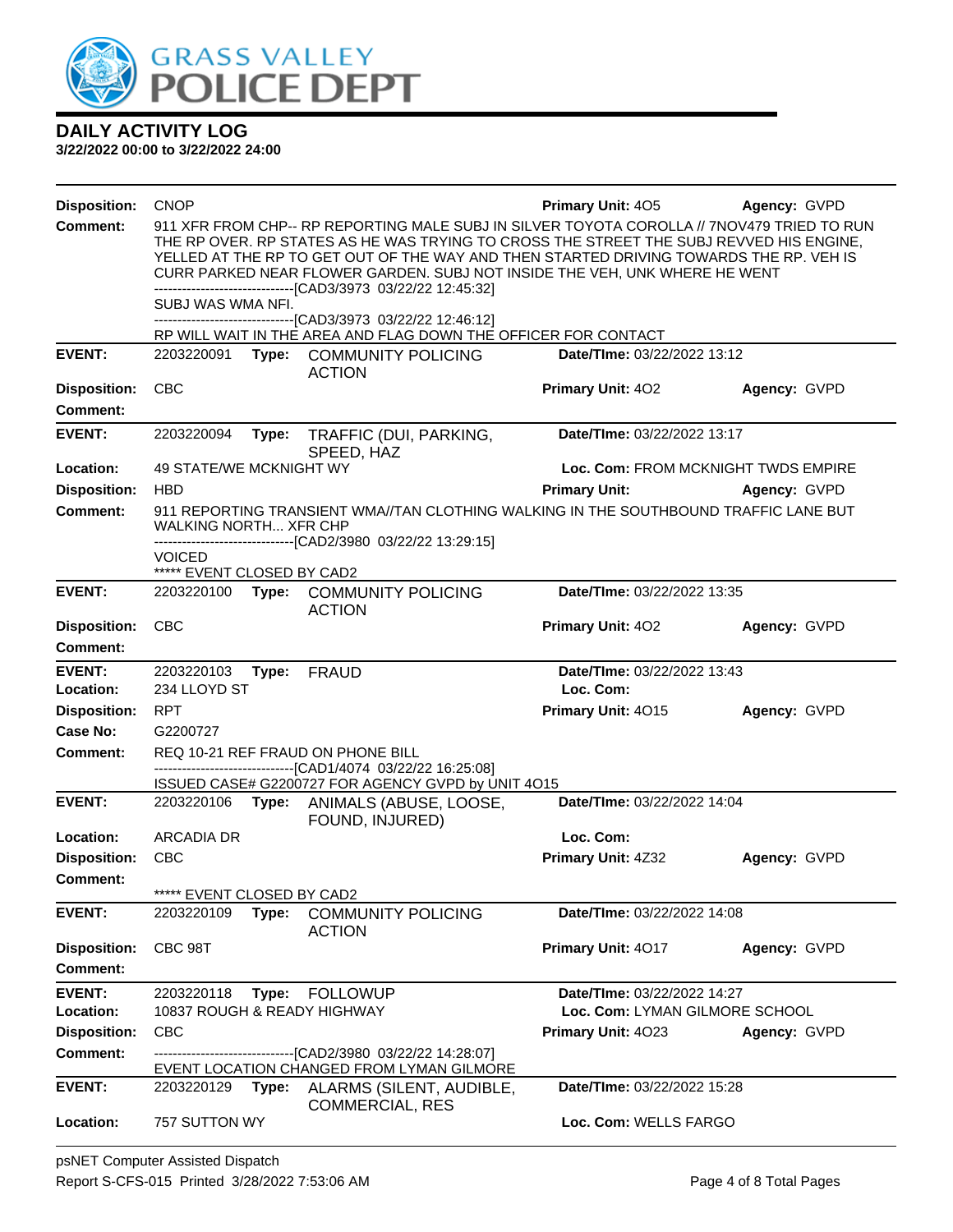

**3/22/2022 00:00 to 3/22/2022 24:00**

| <b>Disposition:</b>        | FA                                                                                                                                                                                                                                                                 | <b>Primary Unit: 405</b>                               | Agency: GVPD                             |  |  |  |  |  |
|----------------------------|--------------------------------------------------------------------------------------------------------------------------------------------------------------------------------------------------------------------------------------------------------------------|--------------------------------------------------------|------------------------------------------|--|--|--|--|--|
| <b>Comment:</b>            | HOLD UP ALARM FROM BANKER #6/ SECURITY HAS VISUAL INTO THE BUSINESS AND IT LOOKS LIKE<br><b>BUSINESS AS USUAL</b>                                                                                                                                                  |                                                        |                                          |  |  |  |  |  |
|                            | ALARM CO IS UNABLE TO GET AHOLD OF ANYONE IN THE BUSINESS                                                                                                                                                                                                          |                                                        |                                          |  |  |  |  |  |
|                            | 273-8195                                                                                                                                                                                                                                                           |                                                        |                                          |  |  |  |  |  |
|                            | ----------------[CAD3/3973_03/22/22 15:34:58]<br>MALE EMPLOYEE "THOMAS" IN ALL BLK SUIT ADV ALL C4, AND STEPPING OUT FRONT DOOR                                                                                                                                    |                                                        |                                          |  |  |  |  |  |
| <b>EVENT:</b>              | Date/TIme: 03/22/2022 15:29<br>2203220130 Type: FOLLOWUP                                                                                                                                                                                                           |                                                        |                                          |  |  |  |  |  |
| Location:                  | 380 RAILROAD AVE                                                                                                                                                                                                                                                   | Loc. Com:                                              |                                          |  |  |  |  |  |
| <b>Disposition:</b>        | <b>CBC</b>                                                                                                                                                                                                                                                         | Primary Unit: 402                                      | Agency: GVPD                             |  |  |  |  |  |
| Comment:                   | <b>EQUIPMENT/ SUPPLIES</b>                                                                                                                                                                                                                                         |                                                        |                                          |  |  |  |  |  |
| <b>EVENT:</b>              | Date/TIme: 03/22/2022 15:29<br>2203220131<br>Type: 911 UNKNOWN<br>(HANGUPS, ABAN'S)                                                                                                                                                                                |                                                        |                                          |  |  |  |  |  |
| Location:                  | 73 PRIMROSE LN                                                                                                                                                                                                                                                     | Loc. Com:                                              |                                          |  |  |  |  |  |
| <b>Disposition:</b>        | <b>HBD</b>                                                                                                                                                                                                                                                         | <b>Primary Unit:</b>                                   | Agency: GVPD                             |  |  |  |  |  |
| <b>Comment:</b>            | 911 MISDIAL WHILE DIALING OUT. C4<br>***** EVENT CLOSED BY CAD3                                                                                                                                                                                                    |                                                        |                                          |  |  |  |  |  |
| <b>EVENT:</b><br>Location: | 2203220133 Type: VANDALISM<br>123 MARGARET LN                                                                                                                                                                                                                      | Date/TIme: 03/22/2022 15:40<br>Loc. Com: WONG, ALAN MD |                                          |  |  |  |  |  |
| <b>Disposition:</b>        | <b>RPT</b>                                                                                                                                                                                                                                                         | <b>Primary Unit: 402</b>                               | Agency: GVPD                             |  |  |  |  |  |
| Case No:                   | G2200729                                                                                                                                                                                                                                                           |                                                        |                                          |  |  |  |  |  |
| Comment:                   | ---------------------------------[CAD1/4074 03/22/22 16:26:48]                                                                                                                                                                                                     |                                                        |                                          |  |  |  |  |  |
|                            | EVENT LOCATION CHANGED FROM 123 MARGARET LANE<br>-------------------------------[CAD1/4074 03/22/22 17:04:46]                                                                                                                                                      |                                                        |                                          |  |  |  |  |  |
|                            | ISSUED CASE# G2200729 FOR AGENCY GVPD by UNIT 4O2                                                                                                                                                                                                                  |                                                        |                                          |  |  |  |  |  |
| <b>EVENT:</b>              | 2203220136 Type: FIRE                                                                                                                                                                                                                                              | Date/TIme: 03/22/2022 15:43                            |                                          |  |  |  |  |  |
| Location:                  | <b>SLATE CREEK RD/RIDGE RD</b>                                                                                                                                                                                                                                     | Loc. Com:                                              |                                          |  |  |  |  |  |
| <b>Disposition:</b>        | <b>HBD</b>                                                                                                                                                                                                                                                         | <b>Primary Unit:</b>                                   | Agency: GVPD                             |  |  |  |  |  |
| <b>Comment:</b>            | 911 SMOKE SEEN TRANSFER TO CALFIRE<br>***** EVENT CLOSED BY CAD1                                                                                                                                                                                                   |                                                        |                                          |  |  |  |  |  |
| <b>EVENT:</b>              | 2203220138 Type: TRAFFIC ACCIDENT                                                                                                                                                                                                                                  | Date/TIme: 03/22/2022 15:55                            |                                          |  |  |  |  |  |
| Location:                  | 20 STATE/49/20 RAMP                                                                                                                                                                                                                                                | Loc. Com:                                              |                                          |  |  |  |  |  |
| <b>Disposition:</b>        | <b>HBD</b>                                                                                                                                                                                                                                                         | <b>Primary Unit:</b>                                   | Agency: GVPD                             |  |  |  |  |  |
| <b>Comment:</b>            | 911 1182 TRANSFER TO CHP<br>***** EVENT CLOSED BY CAD1                                                                                                                                                                                                             |                                                        |                                          |  |  |  |  |  |
| <b>EVENT:</b>              | 2203220143 Type: WELFARE CHECK                                                                                                                                                                                                                                     | Date/TIme: 03/22/2022 16:11                            |                                          |  |  |  |  |  |
| Location:                  | 628 S AUBURN ST # 4                                                                                                                                                                                                                                                | Loc. Com: COACH & FOUR MOTEL                           |                                          |  |  |  |  |  |
| <b>Disposition:</b>        | <b>RPT</b>                                                                                                                                                                                                                                                         | <b>Primary Unit: 4023</b>                              | Agency: GVPD                             |  |  |  |  |  |
| Case No:                   | G2200728                                                                                                                                                                                                                                                           |                                                        |                                          |  |  |  |  |  |
| <b>Comment:</b>            | RP RPTG HE WORKS FOR HOSPITALITY HOUSE AND DROPS FOOD OFF AT THE LOCATION. RP CAN HEAR<br>THE SUBJ YELLING FOR THE RP TO COME IN BUT RP IS UNABLE TO BECAUSE THE DOOR IS LOCKED<br>-------------------------------[CAD2/3980 03/22/22 16:33:07]<br>1039 CALFIRE C2 |                                                        |                                          |  |  |  |  |  |
|                            | -------------------------------[CAD3/3973_03/22/22 16:35:55]<br>1039 CALFIRE TO UPGRADE TO C3<br>----------------------------------[CAD1/4074 03/22/22 16:58:38]<br>ISSUED CASE# G2200728 FOR AGENCY GVPD by UNIT 4O23                                             |                                                        |                                          |  |  |  |  |  |
| <b>EVENT:</b>              | 2203220148 Type: PUBLIC RELATION CONTACT                                                                                                                                                                                                                           | Date/TIme: 03/22/2022 16:27                            |                                          |  |  |  |  |  |
| Location:                  | 129 S AUBURN ST                                                                                                                                                                                                                                                    |                                                        | Loc. Com: GRASS VALLEY POLICE DEPARTMENT |  |  |  |  |  |
| <b>Disposition:</b>        | CBC INFO PASSED TO 4O9                                                                                                                                                                                                                                             | Primary Unit: 404                                      | Agency: GVPD                             |  |  |  |  |  |

psNET Computer Assisted Dispatch Report S-CFS-015 Printed 3/28/2022 7:53:06 AM Page 5 of 8 Total Pages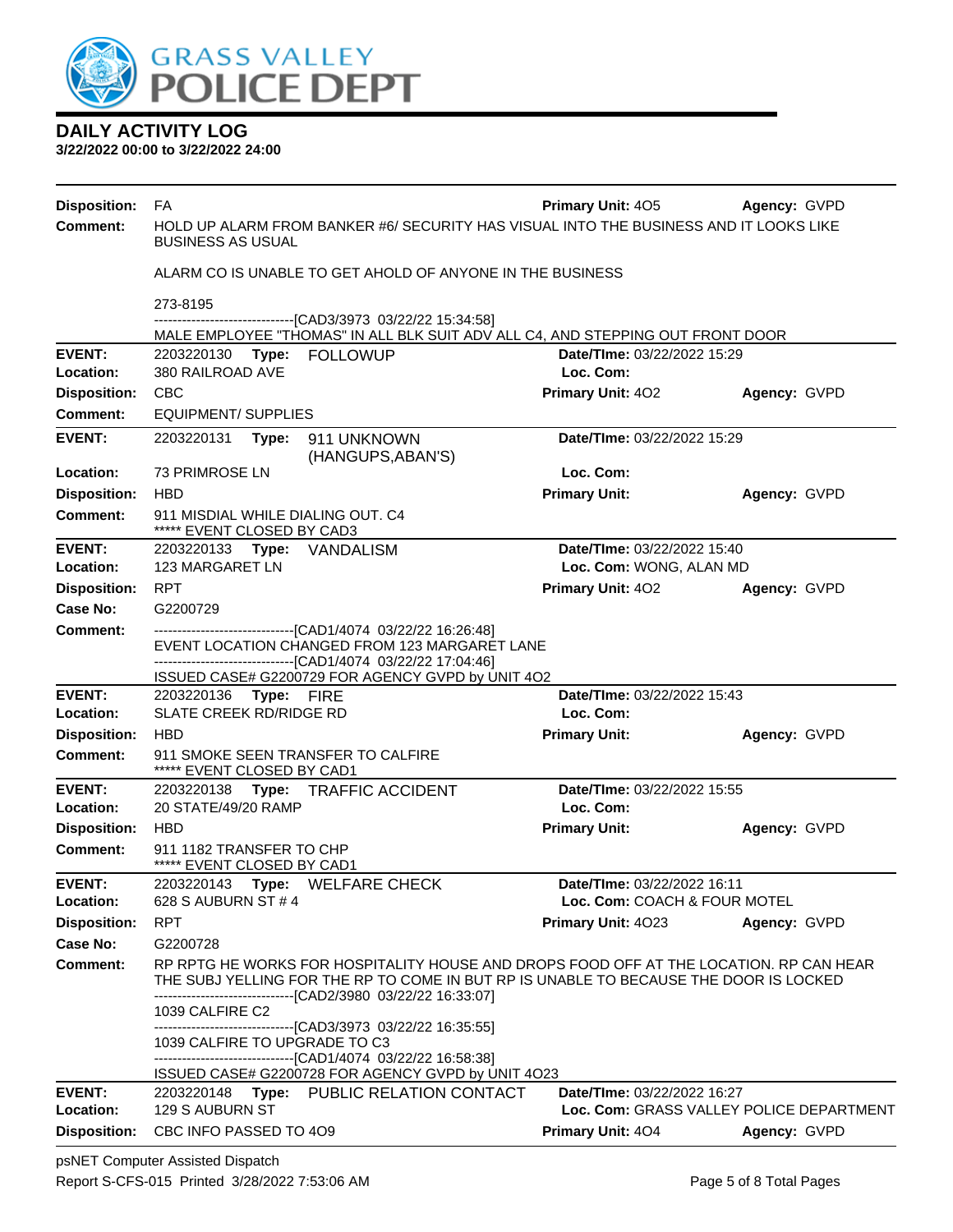

| Comment:                               | SUBJ AT LOBBY THINKING SOMEONE WITH GVPD WANTS TO CTC HIM<br>--------------------------------[CAD3/3973 03/22/22 16:36:53] |                                                                                                                                                                                   |                                          |  |  |  |
|----------------------------------------|----------------------------------------------------------------------------------------------------------------------------|-----------------------------------------------------------------------------------------------------------------------------------------------------------------------------------|------------------------------------------|--|--|--|
|                                        |                                                                                                                            | RP STATES HE WAS INVOLVED IN AN INCIDENT LAST NIGHT AND BROKE A WINDOW AT DEL ORO                                                                                                 |                                          |  |  |  |
| <b>EVENT:</b>                          | 2203220149 Type: FIRE                                                                                                      | Date/TIme: 03/22/2022 16:29                                                                                                                                                       |                                          |  |  |  |
| Location:                              | WE MAIN ST/SO AUBURN ST                                                                                                    | Loc. Com:                                                                                                                                                                         |                                          |  |  |  |
| <b>Disposition:</b>                    | HBD CALFIRE DID NOT RESPOND. POSS<br><b>NEIGHBORING BSN</b>                                                                | <b>Primary Unit:</b>                                                                                                                                                              | Agency: GVPD                             |  |  |  |
| <b>Comment:</b>                        |                                                                                                                            | 911 SMOKE COMIG OUT OF EMPTY BUILDING TRANSFER TO CALFIRE                                                                                                                         |                                          |  |  |  |
|                                        |                                                                                                                            | ***** EVENT CLOSED BY CAD1 WITH COMMENT-CALFIRE DID NOT RESPOND. POSS NEIGHBORING BSN                                                                                             |                                          |  |  |  |
| <b>EVENT:</b>                          | 2203220151 Type:                                                                                                           | Date/TIme: 03/22/2022 16:32<br>DISTURBANCE (NOISE,<br>MUSIC, VERBAL, BARKI                                                                                                        |                                          |  |  |  |
| Location:                              | 155 GLASSON WY                                                                                                             | <b>HOSPITAL</b>                                                                                                                                                                   | Loc. Com: SIERRA NEVADA MEMORIAL         |  |  |  |
| <b>Disposition:</b>                    | <b>CBC</b>                                                                                                                 | <b>Primary Unit: 405</b>                                                                                                                                                          | Agency: GVPD                             |  |  |  |
| <b>Comment:</b>                        | OW 51206A2 415                                                                                                             |                                                                                                                                                                                   |                                          |  |  |  |
|                                        | -------------------------------[CAD1/4074 03/22/22 16:33:02]<br>EVENT LOCATION CHANGED FROM 155 GLASSON                    |                                                                                                                                                                                   |                                          |  |  |  |
|                                        | ---------------------------------[4O5/MDT 03/22/22 16:36]                                                                  |                                                                                                                                                                                   |                                          |  |  |  |
|                                        |                                                                                                                            | FEMALE IN CRISIS DUE TO PAIN, THEY WILL GO POSS TO AUBURN FOR TREATMENT ER DIDN"T PROVIDE.                                                                                        |                                          |  |  |  |
| <b>EVENT:</b>                          | 2203220159 Type: WELFARE CHECK                                                                                             | Date/TIme: 03/22/2022 17:20                                                                                                                                                       |                                          |  |  |  |
| Location:                              | 180 SIERRA COLLEGE DR                                                                                                      |                                                                                                                                                                                   | Loc. Com: INF GRANITE WELNESS            |  |  |  |
| <b>Disposition:</b>                    | HBD CALFIRE TO HANDLE                                                                                                      | <b>Primary Unit: 405</b>                                                                                                                                                          | Agency: GVPD                             |  |  |  |
| <b>Comment:</b>                        | <b>SCOOTER</b>                                                                                                             | NEVADA COUNTY CONNECT RPTG ELDERLY MALE WHO IS STANDED WITH A DISABLED SCOOTER. REQG<br>ASSISTANCE BECAUSE HE CAN BARELY MOVE AND LIVES OFF OLD TUNNEL. ONLY DESC / LARGE BLU     |                                          |  |  |  |
|                                        | -------------------------------[CAD1/4074 03/22/22 17:25:06]                                                               |                                                                                                                                                                                   |                                          |  |  |  |
|                                        |                                                                                                                            |                                                                                                                                                                                   |                                          |  |  |  |
|                                        | 10-39 CALFIRE                                                                                                              |                                                                                                                                                                                   |                                          |  |  |  |
|                                        |                                                                                                                            | ***** EVENT CLOSED BY CAD1 WITH COMMENT-CALFIRE TO HANDLE                                                                                                                         |                                          |  |  |  |
| <b>EVENT:</b><br>Location:             | 2203220165 Type: TRESPASS<br>841 SUTTON WY                                                                                 | Date/TIme: 03/22/2022 17:40                                                                                                                                                       | Loc. Com: VALENTINAS ORGANIC BISTRO AND  |  |  |  |
|                                        |                                                                                                                            | <b>BAKERY</b>                                                                                                                                                                     |                                          |  |  |  |
| <b>Disposition:</b><br><b>Comment:</b> | UTL                                                                                                                        | Primary Unit: 405<br>EMPLOYEE RPTG TRANSIENT REFUSING TO LEAVING THE GATED AREA IN THE REAR OF THE BUSINESS.<br>APPEARS HBD OR 5150. DESC ELDERLY MALE, LSW GRN CHECKERED PAJAMAS | Agency: GVPD                             |  |  |  |
| <b>EVENT:</b>                          | 2203220169<br>Type: ALL OTHERS                                                                                             | Date/TIme: 03/22/2022 17:53                                                                                                                                                       |                                          |  |  |  |
| Location:                              | 180 SIERRA COLLEGE DR                                                                                                      | Loc. Com:                                                                                                                                                                         |                                          |  |  |  |
| <b>Disposition:</b>                    | <b>CBC</b>                                                                                                                 | <b>Primary Unit: 405</b>                                                                                                                                                          | Agency: GVPD                             |  |  |  |
| <b>Comment:</b>                        | THEN AN ENGINE IS ONSCENE                                                                                                  | CALFIRE REQG TOW FOR THE SCOOTER/ CALFIRE DISPATCHER DID NOT HAVE MUCH MORE INFO OTHER                                                                                            |                                          |  |  |  |
|                                        | -------------------------[CAD1/4074_03/22/22 17:55:09]<br>4015 ADV                                                         |                                                                                                                                                                                   |                                          |  |  |  |
|                                        | ----------------------------[CAD1/4074_03/22/22 18:04:00]<br><b>ADVANCED REJECTED</b>                                      |                                                                                                                                                                                   |                                          |  |  |  |
|                                        | -------------------------------[CAD1/4074 03/22/22 18:07:09]                                                               | TOW ASSIGNED-MMM TOWING, 647 E MAIN ST, GRASS VALLEY, 5302733180,                                                                                                                 |                                          |  |  |  |
|                                        | -------------------------------[CAD1/4074 03/22/22 18:07:18]                                                               |                                                                                                                                                                                   |                                          |  |  |  |
| <b>EVENT:</b>                          | MMM 15 MIN ETA<br>2203220170<br>Type:                                                                                      | Date/TIme: 03/22/2022 17:55<br><b>SUSPICIOUS CIRCUMSTANCE</b>                                                                                                                     |                                          |  |  |  |
| Location:                              | 102 RICHARDSON ST                                                                                                          | (VEHICLE, PERSON<br>CAFE                                                                                                                                                          | Loc. Com: IN THE CITY LOT ACF SOUTH PINE |  |  |  |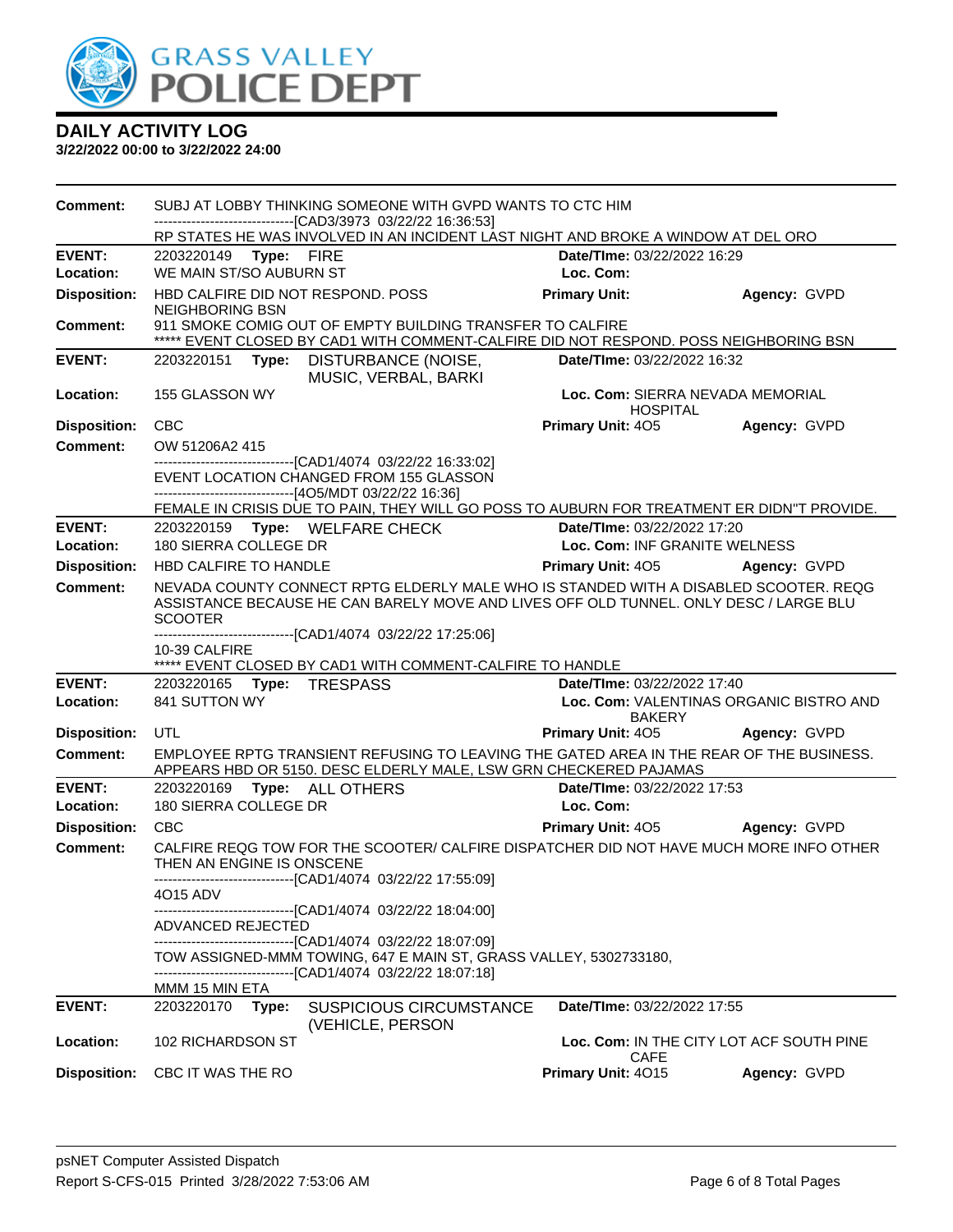

| <b>Comment:</b>            | RP RPTG SUBJ IS POSS BREAKING INTO A SILVER OLDER HONDA WITH A COAT HANGER                                                                                                                     |                                                                                                                                                                                              |                                                                                                                 |                                                                                                                                                                                                                                                              |              |  |
|----------------------------|------------------------------------------------------------------------------------------------------------------------------------------------------------------------------------------------|----------------------------------------------------------------------------------------------------------------------------------------------------------------------------------------------|-----------------------------------------------------------------------------------------------------------------|--------------------------------------------------------------------------------------------------------------------------------------------------------------------------------------------------------------------------------------------------------------|--------------|--|
|                            | -------------------------------[CAD2/3980_03/22/22 17:55:53]<br>SUBJ ALSO WAS LOOKING THROUGH A WHITE CHEVY TRUCK PARKED NEXT TO IT                                                            |                                                                                                                                                                                              |                                                                                                                 |                                                                                                                                                                                                                                                              |              |  |
|                            | -------------------------------[CAD2/3980 03/22/22 17:56:44]                                                                                                                                   |                                                                                                                                                                                              |                                                                                                                 |                                                                                                                                                                                                                                                              |              |  |
|                            |                                                                                                                                                                                                |                                                                                                                                                                                              | WMA 60YRS OLD, LSW B CAP, WHI LONG SLEEVED SHIRT WITH BLK SLEEVES                                               |                                                                                                                                                                                                                                                              |              |  |
| <b>EVENT:</b>              |                                                                                                                                                                                                |                                                                                                                                                                                              | 2203220173 Type: SUSPICIOUS CIRCUMSTANCE<br>(VEHICLE, PERSON                                                    | <b>Date/Time: 03/22/2022 18:07</b>                                                                                                                                                                                                                           |              |  |
| Location:                  | 121 BANK ST                                                                                                                                                                                    |                                                                                                                                                                                              |                                                                                                                 | Loc. Com: HOLIDAY INN 530 477 1700                                                                                                                                                                                                                           |              |  |
| <b>Disposition:</b>        | <b>GOA</b>                                                                                                                                                                                     |                                                                                                                                                                                              |                                                                                                                 | Primary Unit: 4015                                                                                                                                                                                                                                           | Agency: GVPD |  |
| <b>Comment:</b>            | RP ADV THREE SUBJS WALKING W/ WITH A BIKE AND A SAW. THE BIKE HAD HANDLEBARS CUT OFF. LS ON<br>FOOT TWDS THE BACK OF THE P LOT OF THE HOLIDAY INN IN A MAKESHIFT DWELLING COVERED BY<br>TARPS. |                                                                                                                                                                                              |                                                                                                                 |                                                                                                                                                                                                                                                              |              |  |
|                            |                                                                                                                                                                                                |                                                                                                                                                                                              | 3 WMA APPROX 20-30 YOA, ONE WAS WEARING A WHI SHIRT. NFI.                                                       |                                                                                                                                                                                                                                                              |              |  |
| <b>EVENT:</b>              | 2203220174                                                                                                                                                                                     |                                                                                                                                                                                              | Type: DISTURBANCE (NOISE,<br>MUSIC, VERBAL, BARKI                                                               | Date/TIme: 03/22/2022 18:14                                                                                                                                                                                                                                  |              |  |
| Location:                  | 2075 NEVADA CITY HY                                                                                                                                                                            |                                                                                                                                                                                              |                                                                                                                 | Loc. Com: LUMBERJACKS 530 477 8900                                                                                                                                                                                                                           |              |  |
| <b>Disposition:</b>        | <b>RPT</b>                                                                                                                                                                                     |                                                                                                                                                                                              |                                                                                                                 | <b>Primary Unit:</b>                                                                                                                                                                                                                                         | Agency: GVPD |  |
| <b>Case No:</b>            | G2200730                                                                                                                                                                                       |                                                                                                                                                                                              |                                                                                                                 |                                                                                                                                                                                                                                                              |              |  |
| Comment:                   |                                                                                                                                                                                                |                                                                                                                                                                                              | -------------------------------[CAD3/3927 03/22/22 18:39:24]                                                    | RP ADV HE WAS WORKING AND A 5-8 TEENS HAD AN ISSUE W/ HIM. HE JUST GOT OFF WORK AND HE SAW<br>HIS VEH WAS KEYED. RP THINKS IT WAS THEM BECAUSE OF ONGOING ISSUES W/ THEM ON INSTAGRAM<br>AND ROAD RAGE. NO SU VEH DESC OR DOT. RP ADV THERE IS SURVEILLANCE. |              |  |
|                            |                                                                                                                                                                                                |                                                                                                                                                                                              | CONCERNED W/ THE THREATS AND REQ AN OFFICER.<br>-------------------------------[CAD1/4074_03/22/22_18:41:32]    | RPS FATHER CALLED AND IS REQ AN OFFICER TO GO TO THE RESTAURANT- RP ADV HE IS VERY                                                                                                                                                                           |              |  |
|                            |                                                                                                                                                                                                |                                                                                                                                                                                              | 4O15 ADV SUBJ STANDING BY FOR CTC WITH LE                                                                       |                                                                                                                                                                                                                                                              |              |  |
|                            |                                                                                                                                                                                                | --------------------------------[CAD3/3753 03/22/22 19:21:09]<br>RP'S FATHER IS ALSO STANDING BY NOW AT LUMBERJACKS FOR CTC.<br>-------------------------------[CAD1/4051 03/22/22 19:54:06] |                                                                                                                 |                                                                                                                                                                                                                                                              |              |  |
|                            | ***** EVENT CLOSED BY CAD1                                                                                                                                                                     |                                                                                                                                                                                              | ISSUED CASE# G2200730 FOR AGENCY GVPD by UNIT 4K19                                                              |                                                                                                                                                                                                                                                              |              |  |
| <b>EVENT:</b>              |                                                                                                                                                                                                |                                                                                                                                                                                              | 2203220175 Type: DISTURBANCE (NOISE,<br>MUSIC, VERBAL, BARKI                                                    | Date/TIme: 03/22/2022 18:16                                                                                                                                                                                                                                  |              |  |
| Location:                  | 520 LINDEN AV                                                                                                                                                                                  |                                                                                                                                                                                              |                                                                                                                 | Loc. Com:                                                                                                                                                                                                                                                    |              |  |
| <b>Disposition:</b>        | <b>CBC</b>                                                                                                                                                                                     |                                                                                                                                                                                              |                                                                                                                 | <b>Primary Unit: 404</b>                                                                                                                                                                                                                                     | Agency: GVPD |  |
| <b>Comment:</b>            |                                                                                                                                                                                                |                                                                                                                                                                                              | -------------------------------[CAD1/4074_03/22/22 18:42:51]<br>PER 404 10-21 MADE WILL RESPOND IN A LITTLE BIT | RP RPTG NEIGHBORS ARE REVYING THEIR ENGINES AND SPEWING TOXIC CHEMICALS INTO THE AIR. RP<br>UPSET BECAUSE SHE HAS HAD LENGTHY TALKS WITH LE BEFORE AND IT HAS BEEN ALL TALK NO ACTION.                                                                       |              |  |
| <b>EVENT:</b>              |                                                                                                                                                                                                |                                                                                                                                                                                              | 2203220183 Type: FOLLOWUP                                                                                       | <b>Date/Time: 03/22/2022 18:43</b>                                                                                                                                                                                                                           |              |  |
| Location:                  | 125 E MAIN ST                                                                                                                                                                                  |                                                                                                                                                                                              |                                                                                                                 | Loc. Com: GRASS VALLEY CITY HALL                                                                                                                                                                                                                             |              |  |
| <b>Disposition:</b>        | <b>CBC</b>                                                                                                                                                                                     |                                                                                                                                                                                              |                                                                                                                 | <b>Primary Unit: 402</b>                                                                                                                                                                                                                                     | Agency: GVPD |  |
| Comment:                   |                                                                                                                                                                                                |                                                                                                                                                                                              | -------------------------------[CAD1/4074 03/22/22 18:43:07]<br>EVENT LOCATION CHANGED FROM CITY HALL           |                                                                                                                                                                                                                                                              |              |  |
| <b>EVENT:</b>              |                                                                                                                                                                                                |                                                                                                                                                                                              | 2203220192 Type: FOLLOWUP                                                                                       | Date/TIme: 03/22/2022 19:48                                                                                                                                                                                                                                  |              |  |
| Location:                  | 193 GLENBROOK DR                                                                                                                                                                               |                                                                                                                                                                                              |                                                                                                                 | Loc. Com:                                                                                                                                                                                                                                                    |              |  |
| <b>Disposition:</b>        | <b>TOMORROW</b>                                                                                                                                                                                |                                                                                                                                                                                              | CBC RP ADVISED HE WILL SPEAK WITH 4017                                                                          | Primary Unit: 4022                                                                                                                                                                                                                                           | Agency: GVPD |  |
| <b>Comment:</b>            |                                                                                                                                                                                                |                                                                                                                                                                                              | RP REQ FOLLOWUP FOR EVENT #: 2202220179                                                                         |                                                                                                                                                                                                                                                              |              |  |
| <b>EVENT:</b><br>Location: | Date/TIme: 03/22/2022 20:26<br>2203220199<br>Type: VEHICLE STOP<br>1491 EA MAIN ST<br>Loc. Com: BARGAIN BARN 5302732052                                                                        |                                                                                                                                                                                              |                                                                                                                 |                                                                                                                                                                                                                                                              |              |  |
|                            |                                                                                                                                                                                                |                                                                                                                                                                                              |                                                                                                                 |                                                                                                                                                                                                                                                              |              |  |